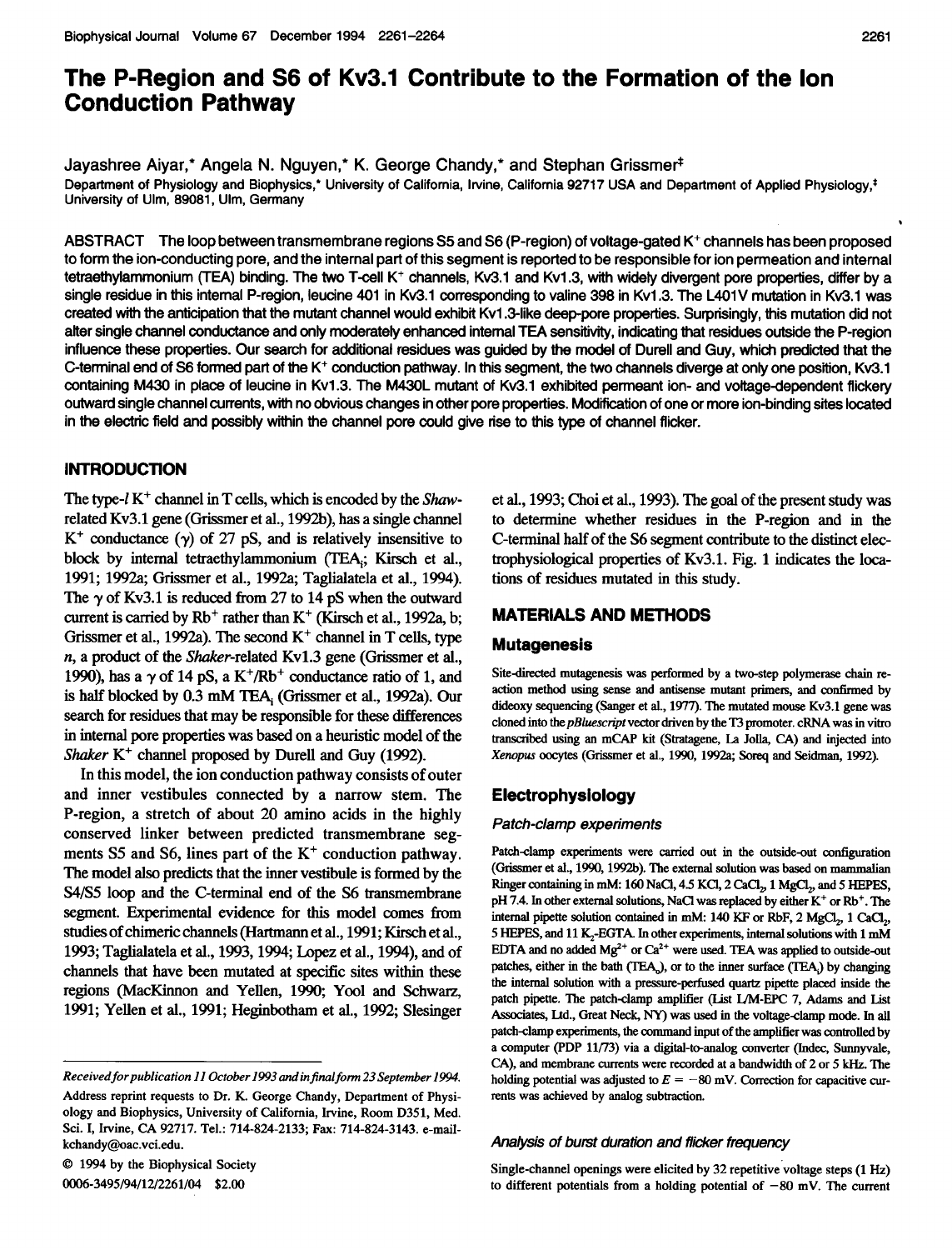$K^+$ 

 $Rb^+$  K<sup>+</sup> and  $Rb^+$ 



FIGURE 1 (A). The amino acid sequence of Kv3.1 extending from S5 through S6 segments. Black squares: amino acids in Kv3.1 that are identical to those in Kv1.3. Gray circles: residues in Kv3.1 that are replaced by conservative substitutions in Kv1.3. Open circles: residues in Kv3.1 that are dissimilar to those in Kv1.3.  $(B)$  Amino acid alignment of the P-region and S6 segment of Kv3.1 and Kv1.3. Dashed lines represent residues in Kv1.3 that are identical to those in Kv3.1. Leucine 401 and methionine 430, the two residues that were mutated, are indicated by arrows.

responses were stored on <sup>a</sup> PCM recorder (Toshiba, Unitrade Inc., PA), and later analyzed on an IBM-compatible computer using pClamp programs (Axon Instruments, Burlingame, CA) via the TL-1 DMA Labmaster interface. To quantify channel openings and closings, we determined the open time (or burst duration,  $\tau_b$ ) during the 32 voltage steps by excluding closed times shorter than 500  $\mu$ s. Since this procedure excludes short flickery openings, we quantified channel flicker by measuring the open  $(\tau_i)$  and closed  $(\tau_c)$  times during a burst. In the wild-type (WT) channel,  $\tau_b$  would be equivalent to  $\tau_c$ 

## RESULTS AND DISCUSSION

As shown in Fig. 1, the P-region of Kv3.1, extending from proline 388 to proline 408, differs from Kv1.3 at four positions (1389, G390, L401, and Y407). Only L401 is located in the deep P-region (extending from F391 to M406), which is thought to be responsible for ion permeation and TEA, binding (Kirsch et al., 1992a, b; Taglialatela et al., 1993). We created the L401V mutation to make the deep P-region of Kv3.1 identical to that of Kv1.3 anticipating that the mutant channel would exhibit Kvl.3-like deep-pore properties. Contrary to our expectation, WT Kv3.1 and LAO1V channels had identical single-channel  $K^+$  and  $Rb^+$  conductances of 27 pS and 14 pS, respectively, and a  $Rb^{+}:K^{+}$  conductance ratio of  $\sim$ 0.5 (top and middle rows in Fig. 2). The TEA<sub>i</sub>-sensitivity of the L4O1V mutant (Table <sup>1</sup> and Fig. 3) was intermediate between that of Kv3.1 and Kv1.3 channels, suggesting that L401 is part of, or is in close proximity to, the TEA, binding site in Kv3.1, but additional residues outside the deep P-region probably participate in formation of the binding pocket. We conclude that the differences in internal pore properties between the two channels are not solely determined by residues between F391 and M406 in the P-region.



FIGURE 2 Single  $K^+$  (left column) and  $Rb^+$  currents (middle column) carried by WT Kv3.1 (top row), L401V (middle row) and M430L (bottom row). The column on the right shows superimposed traces of  $K^+$  and  $Rb^+$ currents. Single  $K^+$  and  $Rb^+$  conductances were characterized using voltage ramps from  $-100$  to  $+80$  mV. For these experiments, outside-out patches isolated from oocytes expressing WT or mutant channels were bathed in mammalian Ringer, while internal solutions contained either <sup>140</sup> mM KF or RbF (see Materials and Methods).

In contrast to our results, an identical mutation (L374V) in a Kv2.1/Kv3.1 chimera containing the Kv3.1-P-region was reported to alter single  $K^+$  conductance and  $K^+$ :Rb<sup>+</sup> selectivity without affecting TEA, blockade (Kirsch et al., 1992b; Taglialatela et al., 1993), and the reverse mutation in the native Kv2.1 channel (V374L) had similar effects (Kirsch et al., 1992a). The inconsistencies between our data and published results could stem from differences in the interactions of residues in the P-region with those in the remainder of the protein.

In the Durrell and Guy model (1992), the C-terminal half of the S6 region has been proposed to contribute to the formation of the ion conduction pathway. Experimental evidence supports this model (Choi et al., 1993; Kirsch et al., 1993; Lopez et al., 1994; Taglialatela et al., 1994). Kv3.1 and Kv1.3 differ by only one residue in this region, which extends from A423 to V436 (see Fig. 1), a methionine in Kv3.1 (M430) corresponding to <sup>a</sup> leucine in Kv1.3. We generated the M430L mutation in Kv3.1 with the hope that the mutant channel would exhibit Kv1.3-like pore properties. Although the mutant channel did not behave as expected, it produced the interesting phenotype described below.

Outward  $K<sup>+</sup>$  currents through the M430L mutant channel were flickery, preventing accurate measurement of single K<sup>+</sup> channel conductance (Fig. 2, bottom row). This noisy behavior was observed as a series of short openings and closings followed by longer closings, and was not associated with any obvious change in other channel properties (Table 1). It persisted when measurements were made in  $Mg^{2+}$ -free and  $Ca<sup>2+</sup>$ -free internal or external solutions, suggesting that flicker was not due to block by divalent ions. Outward Rb<sup>+</sup> currents, in contrast, did not exhibit this noisy behavior, and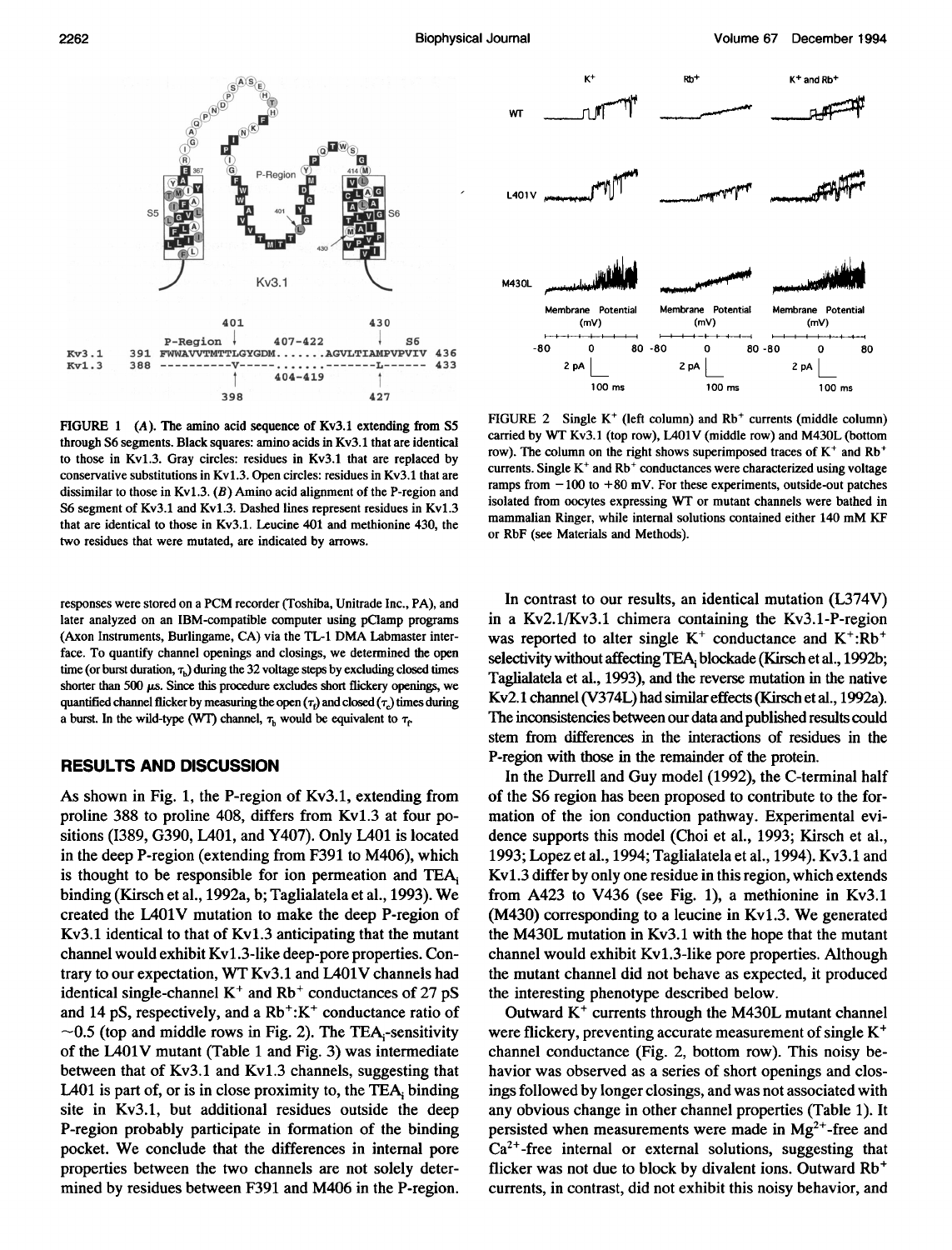|  |  |  |  | TABLE 1 Biophysical and pharmacological properties of Kv3.1 and mutant channels |
|--|--|--|--|---------------------------------------------------------------------------------|
|--|--|--|--|---------------------------------------------------------------------------------|

|                                                           | WT Kv3.1                | M430L Kv3.1            | L401V Kv3.1             | WT Kv1.3                |
|-----------------------------------------------------------|-------------------------|------------------------|-------------------------|-------------------------|
| Activation*                                               |                         |                        |                         |                         |
| $V_{1p}$ (mV)                                             | $7.2 \pm 3.2 (n = 12)$  | $8.3 \pm 3.9 (n = 3)$  | 12, $-14(n = 2)$        | $-36 \pm 2.2 (n = 4)$   |
| $K_n$ (mV)                                                | $12.8 \pm 0.8$ (n = 12) | $11.1 \pm 1.5 (n = 6)$ | 13, 6.6 $(n = 2)$       | $5.3 \pm 0.84$ (n = 4)  |
| Inactivation                                              |                         |                        |                         |                         |
| $\tau_h \otimes 40$ mV (ms)                               | $396 \pm 80 (n = 9)$    | $412 \pm 94 (n = 6)$   | $295 \pm 36 (n = 6)$    | $233 \pm 33 (n = 8)$    |
| Use-dependence <sup>†</sup>                               | No.                     | No.                    | N <sub>0</sub>          | <b>Yes</b>              |
| Deactivation <sup>§</sup>                                 |                         |                        |                         |                         |
| $\tau_{\text{tail}}$ @ -50 mV (ms) (in NR)                | $1.8 \pm 0.37 (n = 5)$  | 2, 2.13 $(n = 2)$      | $2.33 \pm 0.12$ (n = 4) | $73.5 \pm 6.18$ (n = 4) |
| $\tau_{\text{tail}}$ ( $\hat{\omega}$ -50 mV (ms) (in KR) | $3.5 \pm 0.69 (n = 4)$  | 3.17, 5.8 $(n = 2)$    | 2.4, 3.06 $(n = 2)$     | $27.1 \pm 2.4 (n = 4)$  |
| Single-channel conductance (pS)                           |                         |                        |                         |                         |
| $K^+$                                                     | 27                      | Flicker                | 27                      | 14                      |
| $Rb^+$                                                    | 14                      | 14                     | 14                      | 14                      |
| Pharmacology                                              |                         |                        |                         |                         |
| $TEA_0$ (mM)                                              | $0.22 \pm 0.05$ (n = 6) | 0.30, 0.03 $(n = 2)$   | 0.29, 0.06 $(n = 2)$    | $12.8 \pm 1.4 (n = 6)$  |
| $TEA_1$ (mM)                                              | 13, 15 $(n = 2)$        | $18.3 \pm 3.1 (n = 3)$ | $6.6 \pm 1.85$ (n = 3)  | $0.63 \pm 0.18$ (n = 3) |

Data show mean  $\pm$  SEM with number of experiments in parenthesis. \*Activation was measured as described (Grissmer et al., 1992a). <sup>‡</sup>Cumulative inactivation elicited by a train of depolarizing steps to  $+40$  mV once every second from a holding potential of  $-80$  mV. The test pulse duration was 200 ms. The K<sup>+</sup> current amplitude through Kv1.3 currents decreased during this train while Kv3.1 currents did not change.  ${}^{\$}$ Tail currents were measured as the rate of channel closing upon repolarization in 4.5 mM or 160 mM external K<sup>+</sup>.  $NR = Normal$  ringer;  $KR = K$ -ringer.



FIGURE <sup>3</sup> Sensitivity of WT Kv3.1, and the L4O1V and M430L mutant channels to TEA. Outside-out patches were held at  $-80$  mV and stepped to +40 mV for <sup>200</sup> ms. TEA (mM) was perfused through the patch pipette (see Materials and Methods).

the single-channel  $Rb<sup>+</sup>$  conductance was 14 pS, like WT Kv3.1 channels (Fig. 2, bottom row). One explanation for this permeant ion-dependent flicker is that the mutant channel enters a short-lived closed state, e.g., by the selective alteration of ion-binding sites within the channel, resulting in flicker only when  $K^+$ , but not  $Rb^+$ , is traversing the pore.

The location of such ion binding sites in relation to the electrical field can be determined by a measurement of the voltage dependence of channel flicker. Three parameters,  $\tau_{\rm b}$ (burst duration),  $\tau_f$  (open time during a burst), and  $\tau_c$  (closed time), were used to quantify current flicker as a function of voltage (see Materials and Methods); in the WT channel,  $\tau_{\rm b}$ would be equivalent to  $\tau_f$ . For these experiments, outside-out patches were held at  $-80$  mV and stepped to various depolarizing potentials. In experiments with  $160 \text{ mM K}^+$  inside and  $4.5$  mM  $K<sup>+</sup>$  outside, channel flicker was apparent at all voltages (Fig. 4) and the markedly shortened  $\tau_f$  (0.7 ms) was voltage-independent; the total burst duration of the mutant channel ( $\tau_b$  = 40 ms) was identical to that of WT Kv3.1 channels and was constant at potentials more positive than  $+10$  mV. One interpretation of the data is that the putative



FIGURE 4 Single  $K^+$  currents recorded from Kv3.1 (left column) and the M430L mutant (right column) as <sup>a</sup> function of voltage. Outside-out patches from oocytes expressing Kv3.1 and M430L mutant channels were depolarized to different voltages from a holding potential of  $-80$  mV.

ion-binding sites are positioned outside the membrane electrical field. Alternatively, the high concentration of internal  $K^+$  ions may saturate ion-binding sites within the pore and thereby mask any voltage dependence of flicker.

To distinguish between the two possibilities, additional experiments were performed with  $160 \text{ mM } Rb^+$  on the inside, and either 4.5 or 160 mM  $K^+$  on the outside (Fig. 5 and Table 2). Under these conditions,  $Rb<sup>+</sup>$  ions would enter the pore from the inside and  $K^+$  ions from the outside. As the driving force for  $K^+$  increases with membrane depolarization, external  $K^+$  ions would enter the pore and compete with  $Rb^+$ for binding sites, thereby causing flicker in a predictable